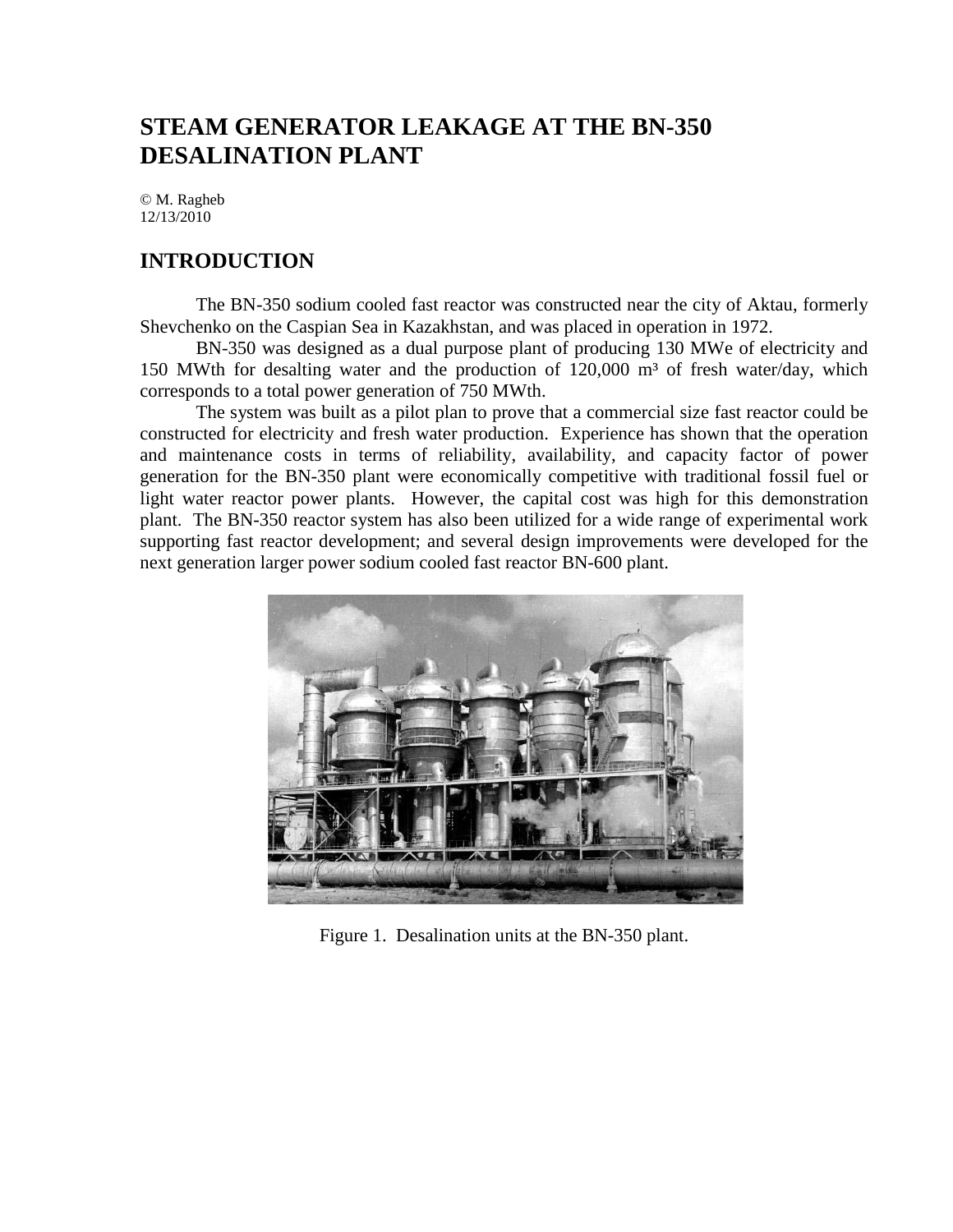

Figure 2. BN-350 sodium cooled fast reactor for desalination at Aktau, formerly Chevchenko, on the Caspian Sea.



Figure 3. Reactor hall of the BN-350 plant.

## **TECHNICAL SPECIFICATIONS**

The 750 MWth BN-350power station was located on the eastern shore of the Caspian Sea, 2 miles inland, near Akatau, formerly Shevchenko in Kazakhstan. It was a dual purpose plant producing 130 MWe of electrical power as well as 150 MWth of power for desalination and fresh water production.

The reactor went critical in 1972, achieved partial power in 1973, and was shutdown in 1994 after 21 years of operation. During early operation over the period 1973-1975, the power level was limited to 350-550 MWth due to leaks in steam generator evaporator tubes.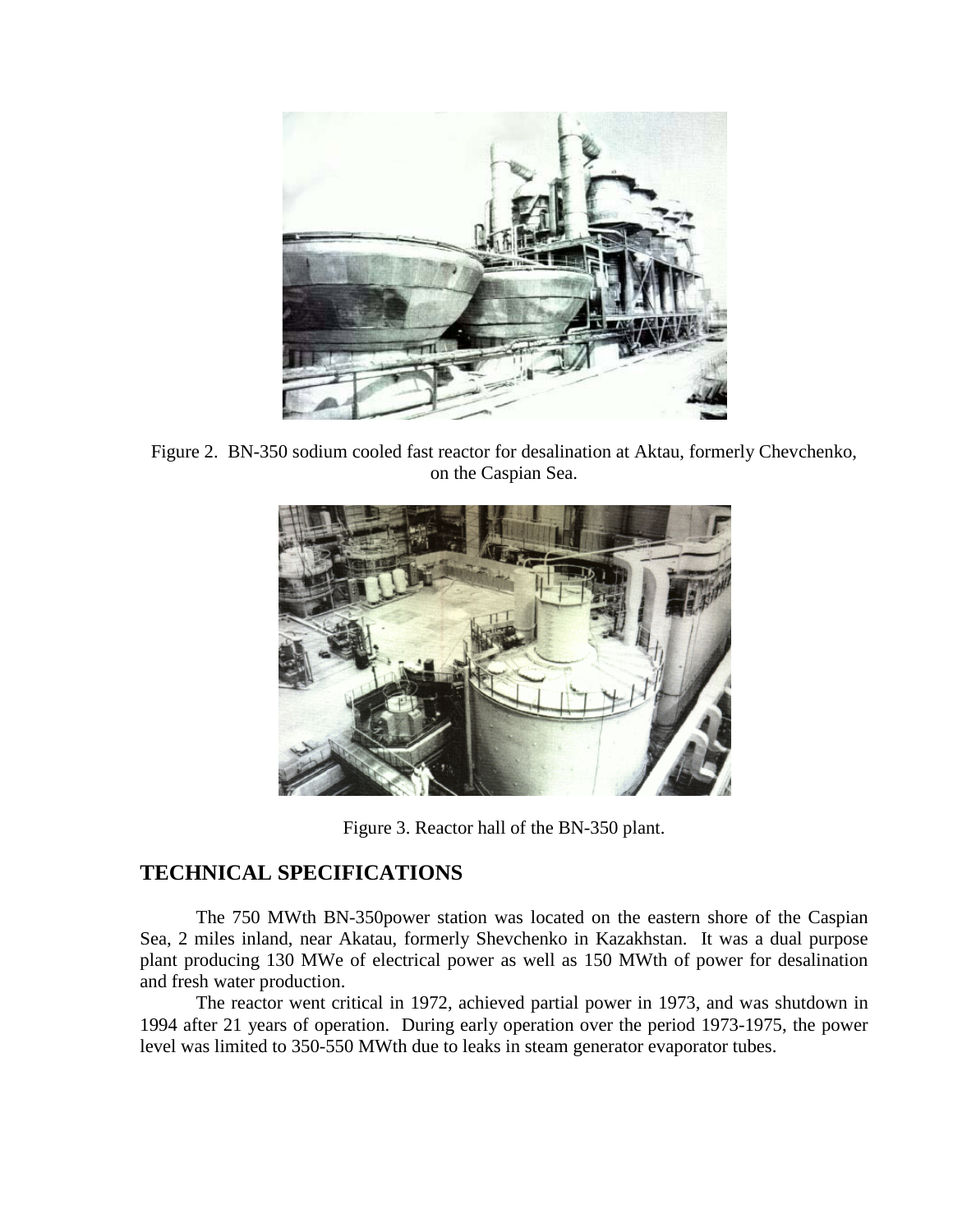The plant was designed for 5 out of 6 desalination loops in operation, with one loop left as a spare for maintenance. In each loop, two evaporators with bayonet tubes were used, as well as two superheaters with U-tubes.



Figure 4. Plan view of the BN-350 desalination reactor building. Symmetrical layout showing three loops to the right of the reactor and 3 to the left. 1: Reactor, 2: Refueling cell, 3: Wash well, 4: Three of 6 Intermediate Heat Exchangers, IHX compartments, 2 shells in each compartment, 5: Three of 6 steam generator compartments, 6: Secondary dump tanks.



Figure 5. Nuclear desalination complex at the BN-350 plant.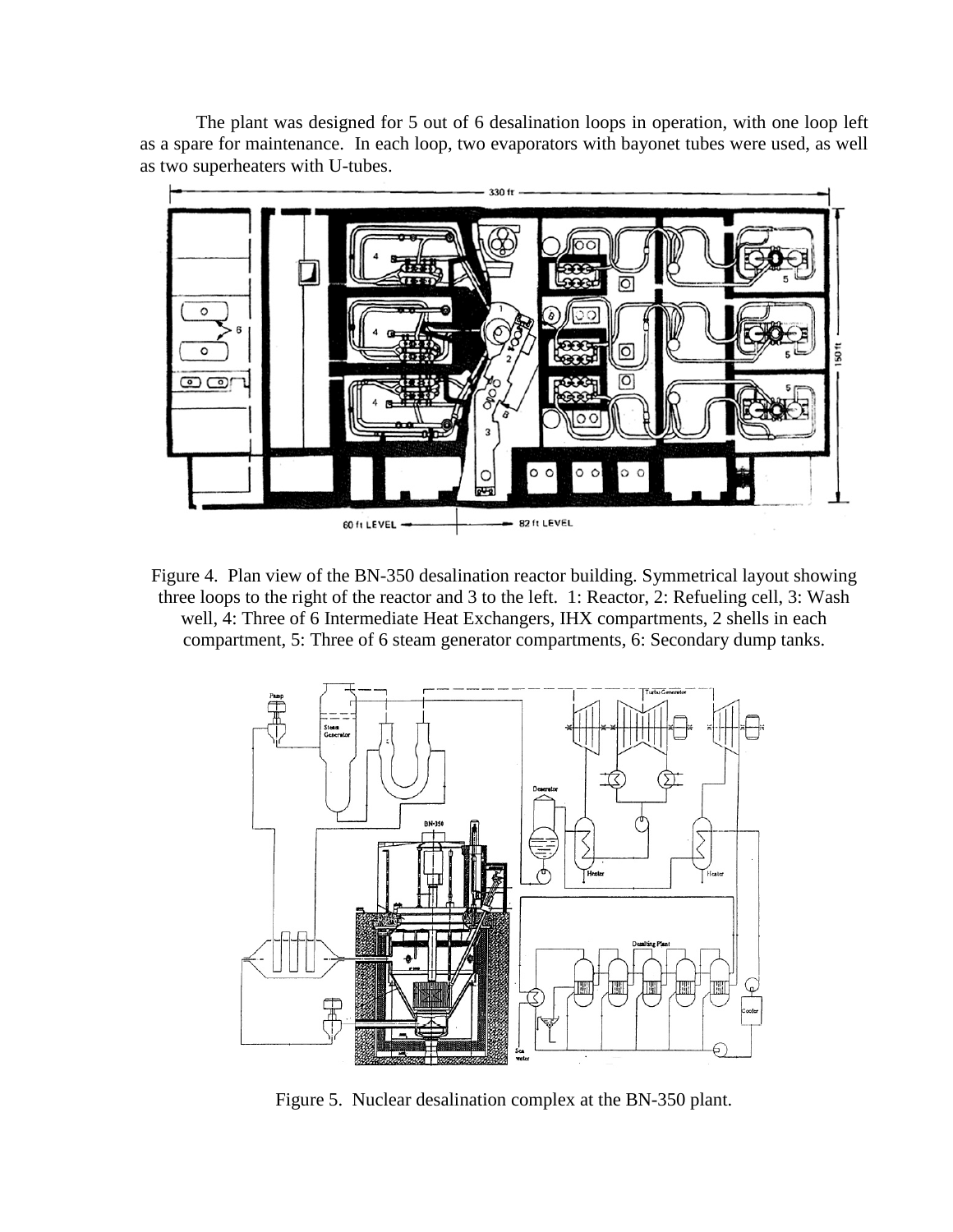Each evaporator contained 816 bayonet tubes that were 3.3 cm in outer diameter and 3 mm in thickness with a welded end cap and a 1.6 cm x 1.4 mm internal downcomer tube. These were a modification of an earlier design that was 3.2 cm x 2 mm in dimensions.

During the startup tests, leaks were detected at the tube sheets welds and the end cap welds. In operation, eight evaporator leaks occurred through 1975 involving all but loop 4 of the loops.

Even though loop 4 never experienced any leak, three major leaks lead to extensive damage.



Figure 6. Single cooling loop in the BN-350 plant. 1: Reactor, 2: Heat Exchanger, 3: Primary coolant pump, 4: Steam generator, 5: Steam superheater, 6: Secondary cooling pump.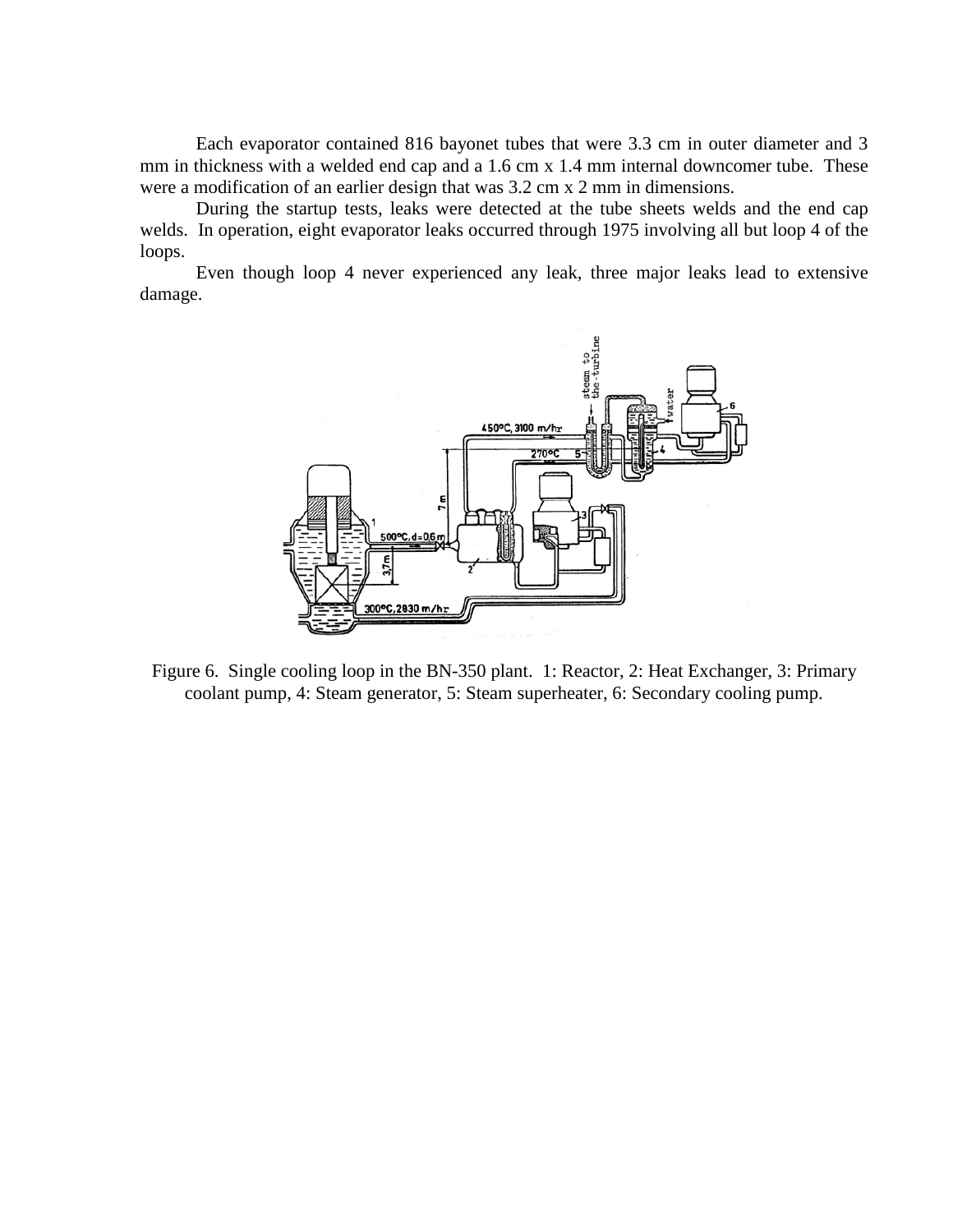

Figure 7. BN-350 steam generator. 1: saturated steam inlets, 2: Superheated steam, 3: Sodium inlet, 4: Feedwater inlet, 5: Water level, 6: Sodium level, 7: Sodium outlet, 8: Burst diaphragm, 9: Evaporator, 10: Superheater.



Figure 8: BN-350 bayonet steam generator.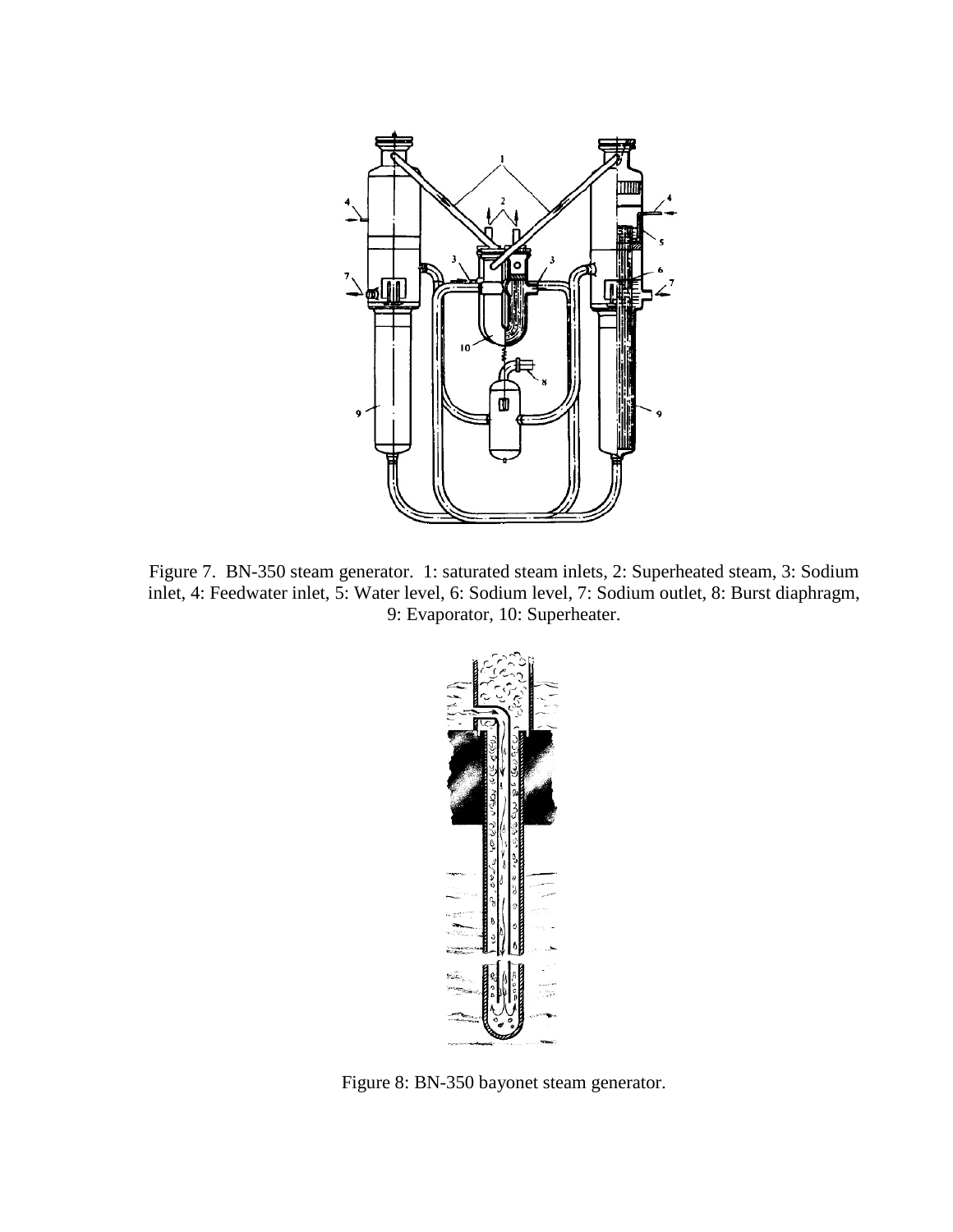#### **STEAM GENERATOR LEAKS AT BN-350**

Through 1974, two major leaks and three smaller leaks occurred at the BN-350 plant. They were initiated from the end cap welds and caused by micro cracks in the end cap weld seam zone. They were attributed to mechanical deformations introduced during the end cap manufacture process.

In 1974, a decision was taken to replace the tubes in all the evaporators except loop number 4 which did not experience any leaks.

After 7 days of operation, one of the evaporators in the recently re-tubed loop number 5 failed leading to a significant leak. In that event 120 tubes failed with 800 kg of water leaking, possibly interacting with the sodium causing a fire.

This steam generator was dismantled and was replaced by steam generator manufactured in Czechoslovakia.

It was reported that the safety systems including the rupture disc and the blowdown system prevented the destruction of the evaporator vessels for the three large leaks, resulting in no sodium leaks. It is thought that the reaction products stayed within the vessel shell, aggravating the tube failure propagation.

After the re-tubing process, some leaks continued to occur. However emphasis on sodium and feedwater quality control, early leak detection and remediation through failed tubes plugging, eventually resulted in a stable plant operating at design power levels.

#### **LESSONS LEARNED**

The problems with leakage in the steam generators at the BN-350 plant posed a problem because of the possible interaction of water with the sodium coolant. The leaks were reportedly confined to water leaking into the sodium. No sodium leaks were reported, which itself would react with oxygen in the air, also causing a fire.

Improved steam generator component manufacturing techniques were developed, particularly in tube drawing, forging and welding.

This suggests a need for designing such systems for failure prevention, sodium and feedwater quality control.

This suggested the need for including design provisions for tube failure detection with quick recognition and action to prevent failure propagation, and methods for the remediation and plugging of mleaking tubes.

Design provisions should also be included for containment and blow-down relief to control the intermediate sodium system pressure.

#### **DISCUSSION**

In June 1994, the BN-350 reactor was shut down because of a lack of funds to buy fuel after the separation of Kazakhstan from the Soviet Union. In addition, the operating license of BN-350 had expired. It was reported that Russia's Ministry of Atomic Energy (MINATOM) proposed a joint project to the Kazakhstan Atomic Energy Agency for extending operation of the BN-350 by up to 10 years, then decommissioning it and providing replacement power. The Kazakhstan State Corporation for Atomic Energy instead planned to build a new 135 MWe fast reactor to replace the BN-350.